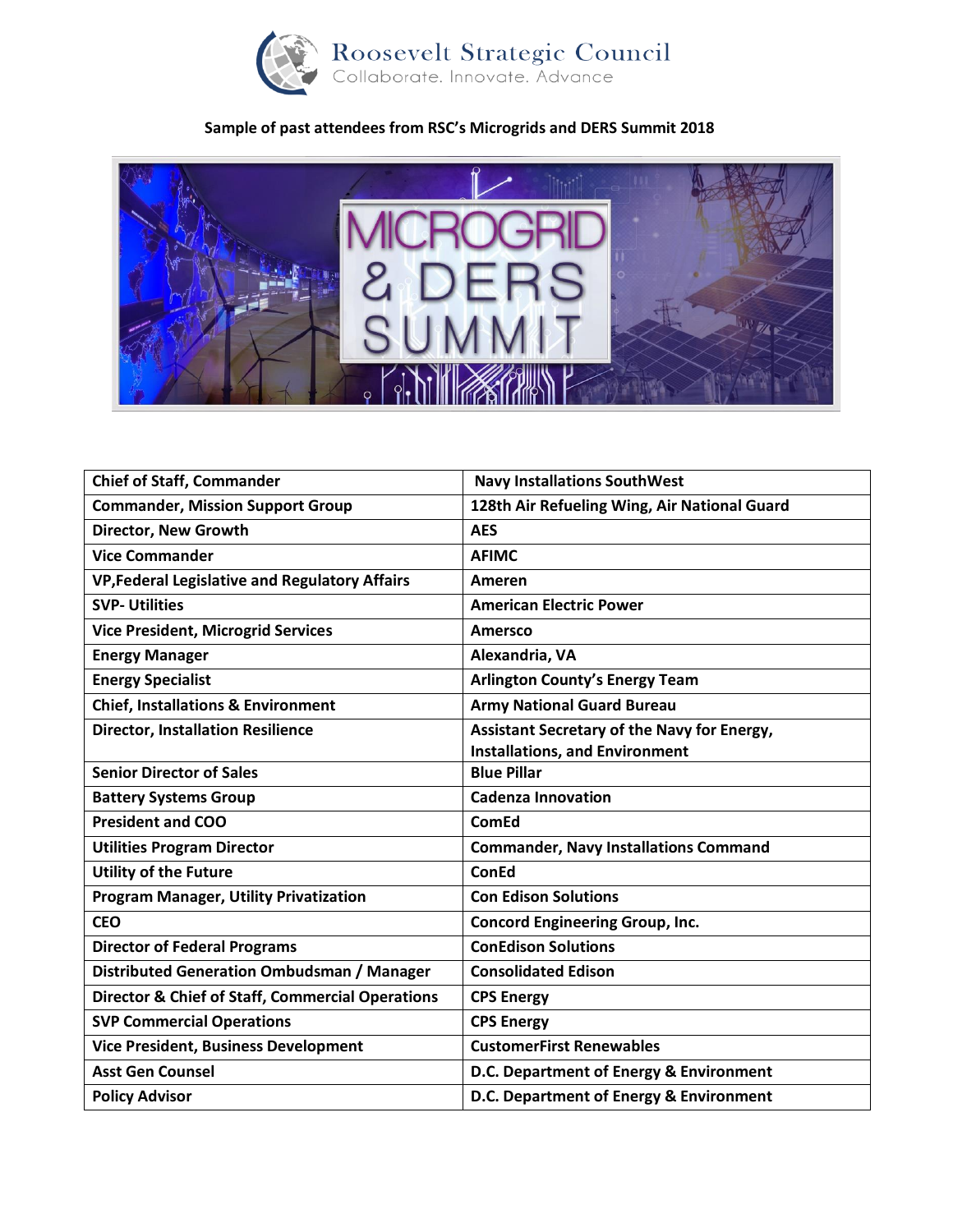| <b>Vice President Project Development</b>                           | <b>DCO Energy</b>                              |
|---------------------------------------------------------------------|------------------------------------------------|
| <b>Deputy Director, Solar Energy Technologies Office</b>            | <b>DOE</b>                                     |
| <b>Manager, Strategic and Interagency Initiatives</b>               | <b>DOE</b>                                     |
| <b>Program Manager, Office of Electricity</b>                       | <b>DOE</b>                                     |
| <b>Deputy Director, National Risk Management</b><br><b>Center</b>   | <b>DHS</b>                                     |
| <b>Asst General Counsel</b>                                         | <b>DLA</b>                                     |
| FEMP, PM                                                            | <b>DOE</b>                                     |
| Manager, Strategic and Interagency Initiatives                      | <b>DOE</b>                                     |
| <b>Senior Engineer, Distributed Energy Resources</b><br>Group       | <b>Duke Energy</b>                             |
| <b>Manader, Technology Development</b>                              | <b>Duke Energy</b>                             |
| <b>Director, Regulatory Affairs</b>                                 | <b>EDF Energy Services</b>                     |
| <b>EV Microgrid Product Manager</b>                                 | <b>EDF Renewables</b>                          |
| <b>Senior Director, National Customer Markets</b>                   | <b>Edison Electric Institute</b>               |
| <b>President &amp; CEO</b>                                          | <b>Electric Power Board of Chattanooga, TN</b> |
| <b>Managing Director - Business Strategy and</b><br><b>Analysis</b> | <b>Emera Technologies</b>                      |
| <b>Business Development Strategist</b>                              | <b>ENGIE Services, U.S.</b>                    |
| <b>Project Director - Microgrids</b>                                | <b>ENGIE Services, U.S.</b>                    |
| <b>VP, Public Policy</b>                                            | <b>ENGIE Storage</b>                           |
| <b>CHP Partnership Program Manager</b>                              | <b>EPA</b>                                     |
| <b>Senior Engineer</b>                                              | ERDC, U.S. Army                                |
| <b>Senior Engineer</b>                                              | ERDC, U.S. Army                                |
| Senior Advisor for Energy/Water Resilience, FEMP                    | FEMP, U.S. DOE                                 |
| <b>Energy Industry Analyst</b>                                      | <b>FERC</b>                                    |
| <b>Technical Sales Director - Microgrids</b>                        | <b>GE Grid Solutions LLC/Grid Automation</b>   |
| SVP, Business Development and Strategy                              | <b>HECO</b>                                    |
| <b>Vice President</b>                                               | Helix Electric, Inc.                           |
| R & D Engineer                                                      | <b>Honda R &amp; D Americas</b>                |
| <b>Manager, Distribution Planning &amp; Reliability</b>             | <b>LADWP</b>                                   |
| Director of Power Planning, Development and<br><b>Engineering</b>   | Los Angeles Department of Water and Power      |
| <b>Systems Engineer</b>                                             | M.C. Dean                                      |
| <b>Energy Program Manager</b>                                       | <b>Marine Corps Installations Command</b>      |
| <b>Head, Facilities Operations and Energy</b>                       | <b>Marine Corps Installations Command</b>      |
| <b>Sr Project Leader</b>                                            | <b>MC Dean</b>                                 |
| <b>Lead Analyst</b>                                                 | <b>National Grid</b>                           |
| <b>Utility Operations Manager</b>                                   | <b>NAVFAC HQ Public Works Utilities</b>        |
| Commander                                                           | <b>NAVFAC, Southwest</b>                       |
| <b>Cyber Technologist</b>                                           | <b>Navy Installations Command</b>              |
| <b>Director</b>                                                     | <b>NAVY/MARINE CORPS REM</b>                   |
| <b>CEO</b>                                                          | <b>OpenEGRid</b>                               |
| COO                                                                 | <b>Optimized Thermal Systems, Inc.</b>         |
| <b>COO</b>                                                          | <b>Platte River Power Authority</b>            |